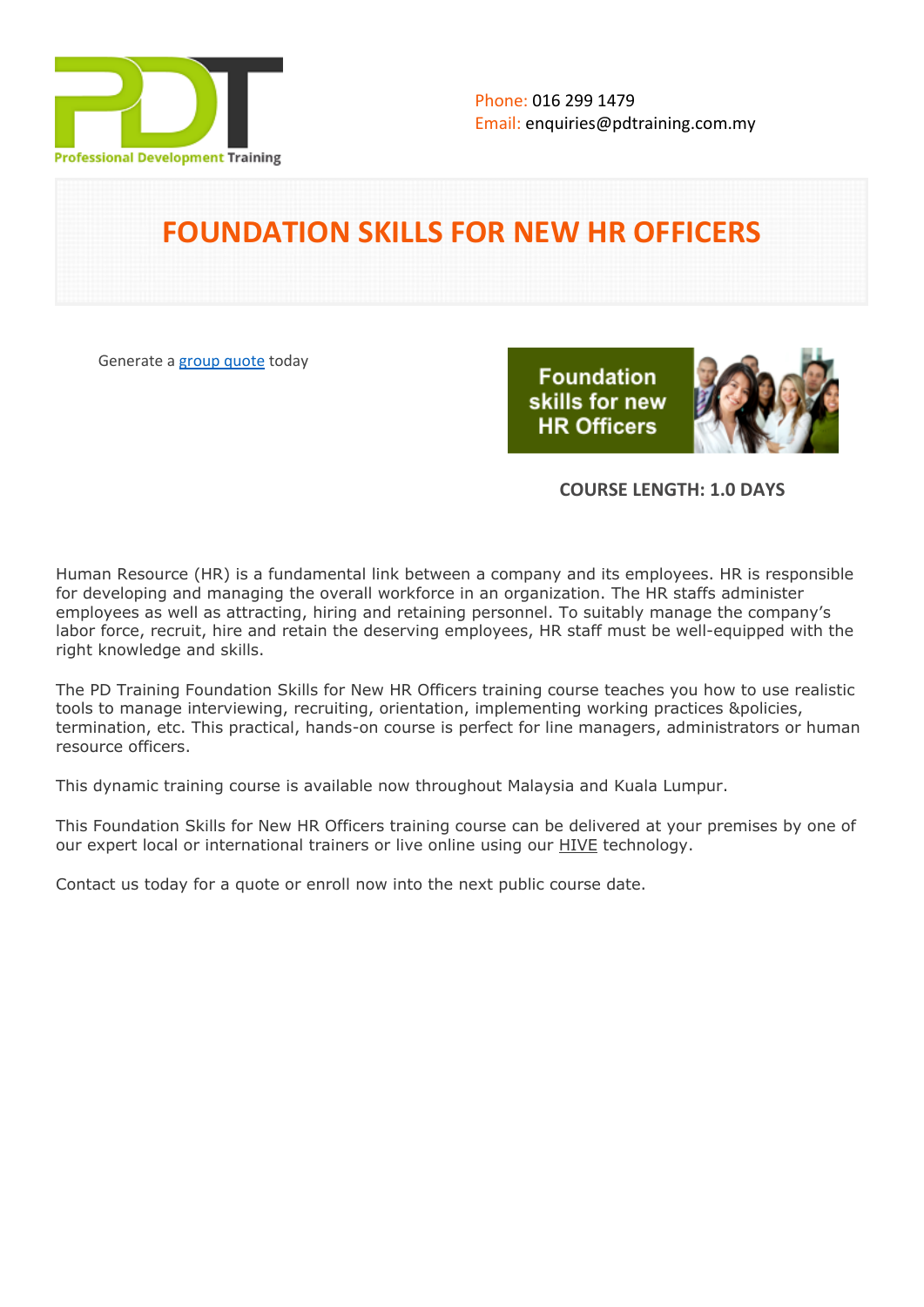#### **FOUNDATION SKILLS FOR NEW HR OFFICERS COURSE OUTLINE**

#### **FOREWORD**

An organization's staff is now seen as its most valuable asset, and human resources skills are vital to organizational success. This HR course covers the complete lifecycle of HR responsibilities including recruitment, staff retention, employee annual review and feedback, workplace health and safety, employee discipline and staff termination.

Whether you are a new HR Officer, or you are responsible as a manager for HR functions this course will help you understand how much of that role is really about people, as well as aspects of legislation, policy, and procedures.

#### **OUTCOMES**

- Explore the range of Human Resource activities and responsibilities
- Define human resource terms & subject matter
- **•** Effectively recruit, interview & retain employees
- Follow up with a new employee in a structured manner
- Become an advocate for employee health and safety
- Provide accurate, actionable feedback to employees
- Act appropriately in situations requiring discipline & termination
- Evaluate strengths & opportunities for human resources in the workplace
- Identify three areas for further human resources development as part of a personal action plan

#### **MODULES**

#### **Lesson 1: Getting Started**

- Icebreaker
- Housekeeping Items
- The Parking Lot
- Workshop Objectives

#### **Lesson 3: Recruiting and Interviewing**

- The Job Selection Process
- Get Good at Interviewing
- Interviewing Fairly
- The Best Way to Interview

#### **Lesson 5: Following up with New Employees**

- **Lesson 2: Human Resources Today**
	- What is Human Resources Today?
	- Key Factors Influencing Human Resources Today
	- Growth in Human Resources

#### **Lesson 4: Retention and Orientation**

- Getting Off on the Right Track
- Creating an Engaging Program
- Using an Orientation List

**Lesson 6: Workplace Health and Safety**

• Checking in